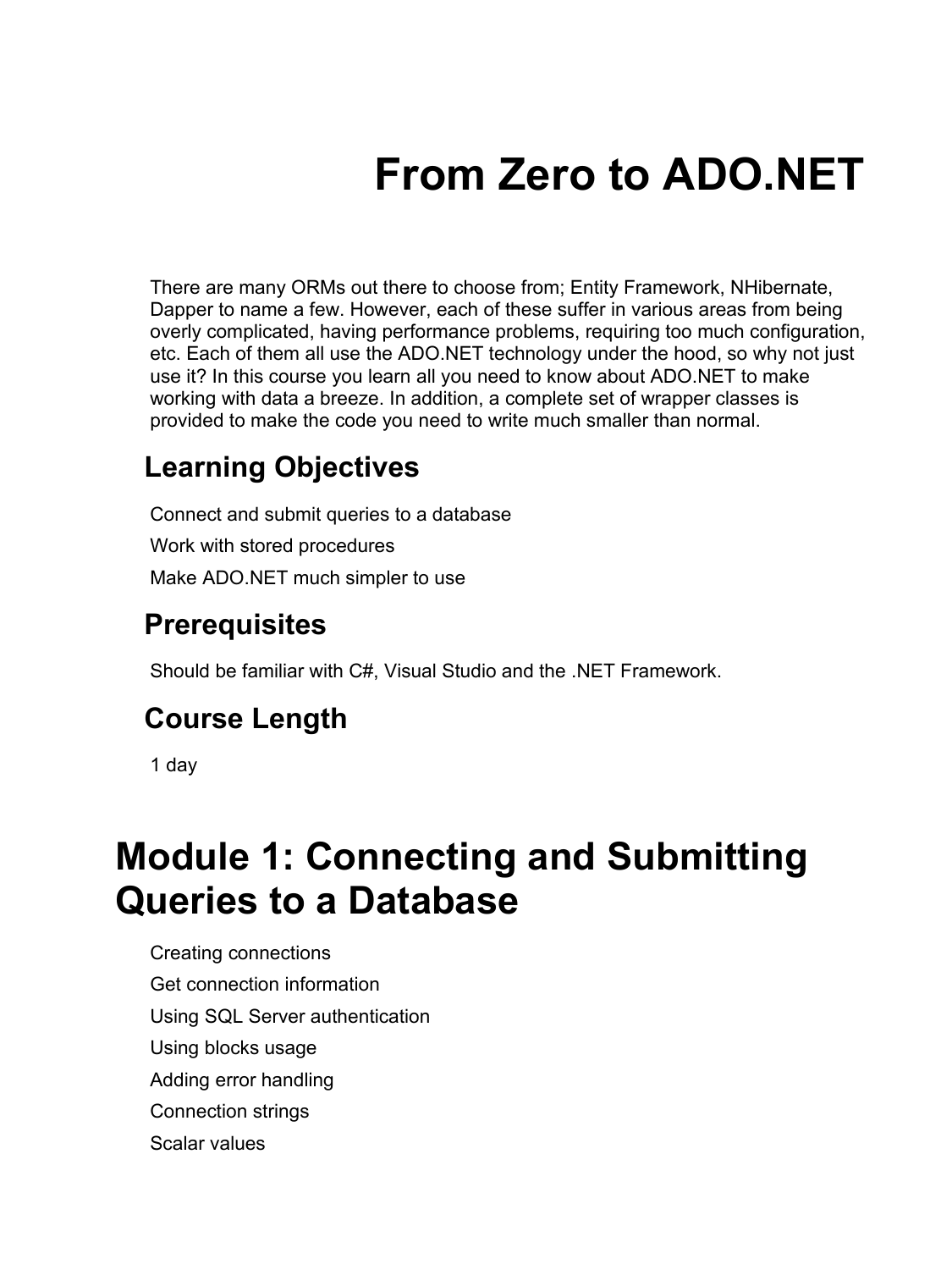Inserting data Passing parameters Stored procedures with output parameters Transaction processing

#### **Module 2: Retrieve Data Quickly using the SqlDataReader**

Get a set of product data Create a generic list from data reader Use GetFieldValue() method Create an extension method Working with multiple result sets

### **Module 3: Handling Exceptions**

Exploring data exceptions Catching a SqlException object Gathering useful exception data

### **Module 4: Disconnected Classes**

Fill a DataTable Create a generic list from a DataTable Multiple result sets and the DataSet class Sorting data Filtering data Using LINQ Using the DataView class